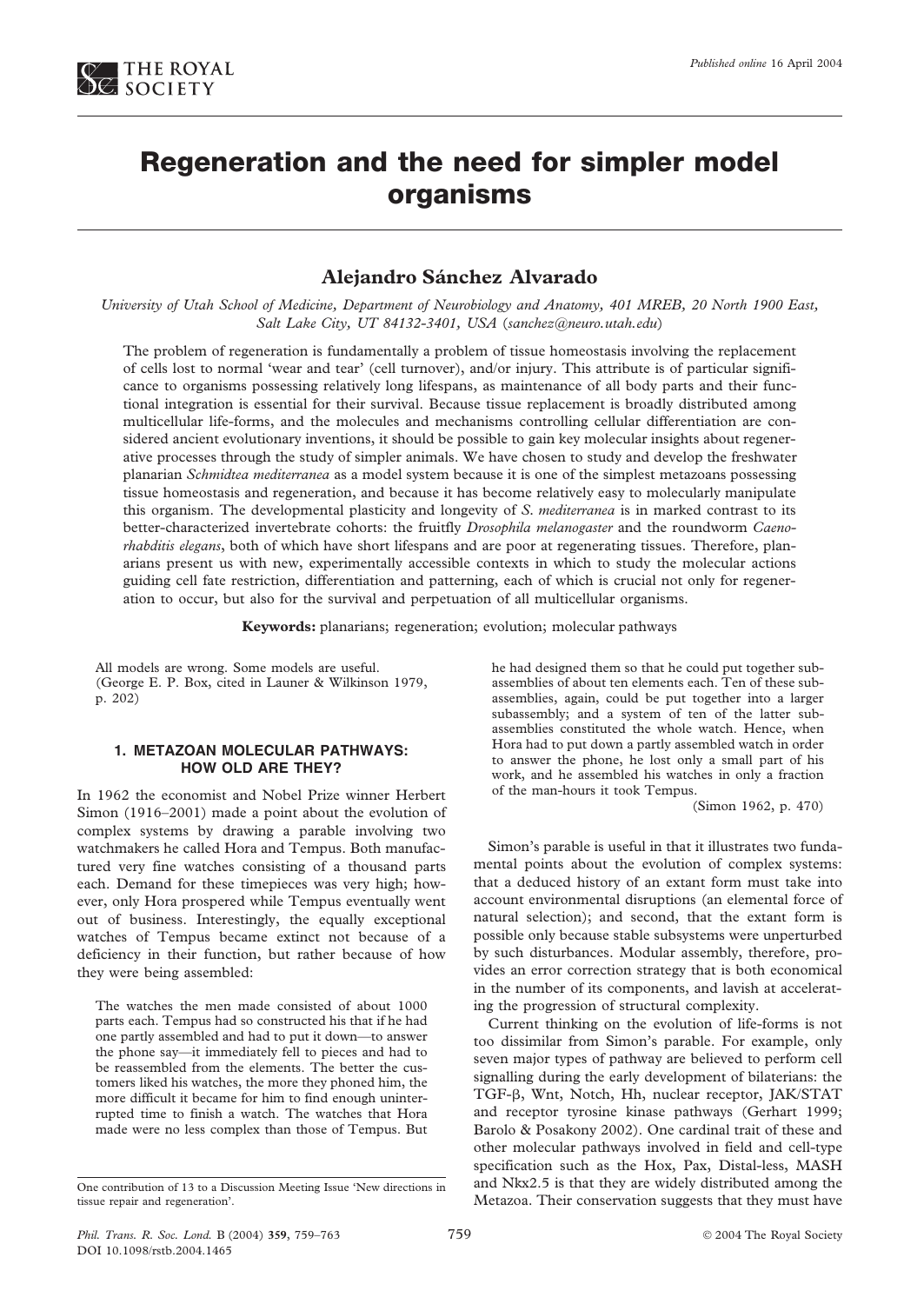been largely present in the common ancestor to both protostomes and deuterostomes. That indicates that these pathways are at least a billion to half a billion years old (Lake 1990). In fact, many of the cell signalling and adhesion molecules used by extant metazoans, such as components of the tyrosine kinase signalling pathway and cadherins, may be significantly more ancient, as they can be found in choanoflagellates, unicellular and colonial protozoans whose origins predate the origin of multicellular animals (King *et al.* 2003). Therefore, to make it to the present time, these pathways had to survive unknown and known environmental and ecological changes, some of them colossal in magnitude such as the mass extinctions of the Proterozoic (Schopf 1991) a billion years ago and the Cambrian explosion of 550 Myr ago (Lake 1990; Carroll *et al.* 2001).

In the framework of Simon's parable, such conserved molecular pathways represent stable subsystems capable of surviving a breadth of environmental disruptions. Their stability, therefore, has generated an opportunity for these modules to extensively iterate their spatial and temporal relationships in the context of multicellular life during the past billion years or so. Under the inescapable evolutionary constraints to which all of life is subjected, novel functions must have arisen from such iterations resulting in the eventual assembly of systems (organisms) of increasing complexity. This is perhaps reflected by the pleiotropy of most if not all developmentally regulated molecular pathways, i.e. their repeated use in a wide variety of developmental contexts (Godwin & Capecchi 1998; Telford 2000; von Dassow *et al*. 2000; Fukuchi-Shimogori & Grove 2003; Hooper 2003; Pinto *et al*. 2003; Steiling *et al*. 2003). A good example of pleiotropy is provided by the *Hox* module in the cephalopod *Euprymna scolopes*. In this species of squid, the *Hox* genes are expressed in the expected co-linearity along the anteroposterior axis of the animal. However, the same *Hox* genes are also expressed in several morphological novelties found *only* in cephalopods such as the stellate ganglia, the ectodermally derived components of the brachial crown, the metabrachial vesicles, and the buccal crown, funnel tube and light organs (Lee *et al.* 2003). Interestingly, the anteroposterior expression domains of the *Hox* genes in these structures are not those predicted by *Hox* co-linearity. Instead, the *Hox* module appears to participate in new developmental programmes unrelated to anteroposterior patterning (Lee *et al.* 2003). This unexpected result suggests an association between novel temporo-spatial iterations of the *Hox* module with increased morphological complexity and function in the cephalopods.

The recent data from cephalopods as well as a wealth of experimental evidence accrued in recent years by the combined fields of genetics (McGinnis 1994), evolutionary (Chervitz *et al.* 1998; Rubin *et al.* 2000) and developmental biology (Ruvkun & Hobert 1998) seem to support the notion of modularity in metazoans (Hartwell *et al.* 1999). A modular architecture for the assembly of complex systems such as living organisms is an attractive theoretical construct with which to frame the history of the extant metazoan forms. When the frequency of environmental disturbances increases, so does the need for stable subsolutions. Such systems evolve through the gradual replacement and addition of modules (Li & Noll

*Phil. Trans. R. Soc. Lond.* B (2004)

1994; Force *et al.* 1999; Holland 1999) and themselves outlast ecological and environmental changes as well as the larger system itself. More importantly, modularity takes into account the assembly of individual parts into modules, their interactions and the evolutionary constraints in which they operate (Hartwell *et al.* 1999). This provides us, in principle, with a general and experimentally testable model for the emergence of novel attributes and increased functional complexity during evolution.

### **2. MODULAR ASSEMBLY AND REGENERATION**

Regeneration is widely distributed among the different metazoan phyla (Sánchez Alvarado 2000, 2003b; Brockes *et al.* 2001), and has even been shown to occur in the simplest multicellular organism known so far, the placozoan *Trichoplax adhaerens* (Ruthmann & Terwelp 1979). The capacity shown by animals to replace their cells as a result of tissue turnover or injury and its significance to inform a wide gamut of biological processes has been discussed in detail in a previous review (Sánchez Alvarado 2000). Of interest to us is that the multiphyletic distribution of regenerative capacities is likely to be underscored by the conservation through common ancestry of a finite number of regulatory molecular pathways. Although recent efforts have begun to identify several molecules involved in various aspects of metazoan regeneration (Odelberg *et al*. 2000; da Silva *et al.* 2002; Imokawa & Brockes 2003), the minimum number of pathways and factors that are necessary and sufficient to carry out regeneration in multicellular organisms have not yet been determined. Given the remarkable similarities that exist between the orfeomes of those metazoans whose genomes have thus far been sequenced (Rubin *et al*. 2000; Lander *et al*. 2001), it is quite possible that the study of regeneration will not uncover novel molecular pathways. Instead, the most likely initial outcome will be the identification of pleiotropic functions for known genetic pathways in the milieu of regeneration. That known pathways play a role has, in fact, been shown during salamander limb regeneration for the retinoic acid nuclear receptor and FGF pathways (Boilly *et al.* 1991; Mullen *et al.* 1996; Pecorino *et al.* 1996).

However, if regeneration merely uses developmental pathways, why should we be bothered with its study? The answer is simple. Like development, regeneration involves the self-assembly of new tissues but, very much unlike development, regeneration also entails the anatomical and functional integration of the newly made parts to older, pre-existing tissues. Even though all organisms share a common set of developmental pathways, not all of them are capable of replacing structures lost to damage or amputation. Organisms such as *Caenorhabditis elegans* and *Drosophila* (in which most of the known signalling pathways have been identified and studied in exhaustive detail) are simply inept at regenerating body parts. Hence, the study of regeneration may in fact help us understand a central problem posed by modularity: how can a relatively small number of molecular pathways be responsible for the breadth of developmental fates, morphologies and cellular functions displayed by the metazoans? A probable explanation is that cellular context (presence or absence of a given signal, as well as a variety of potential local, cell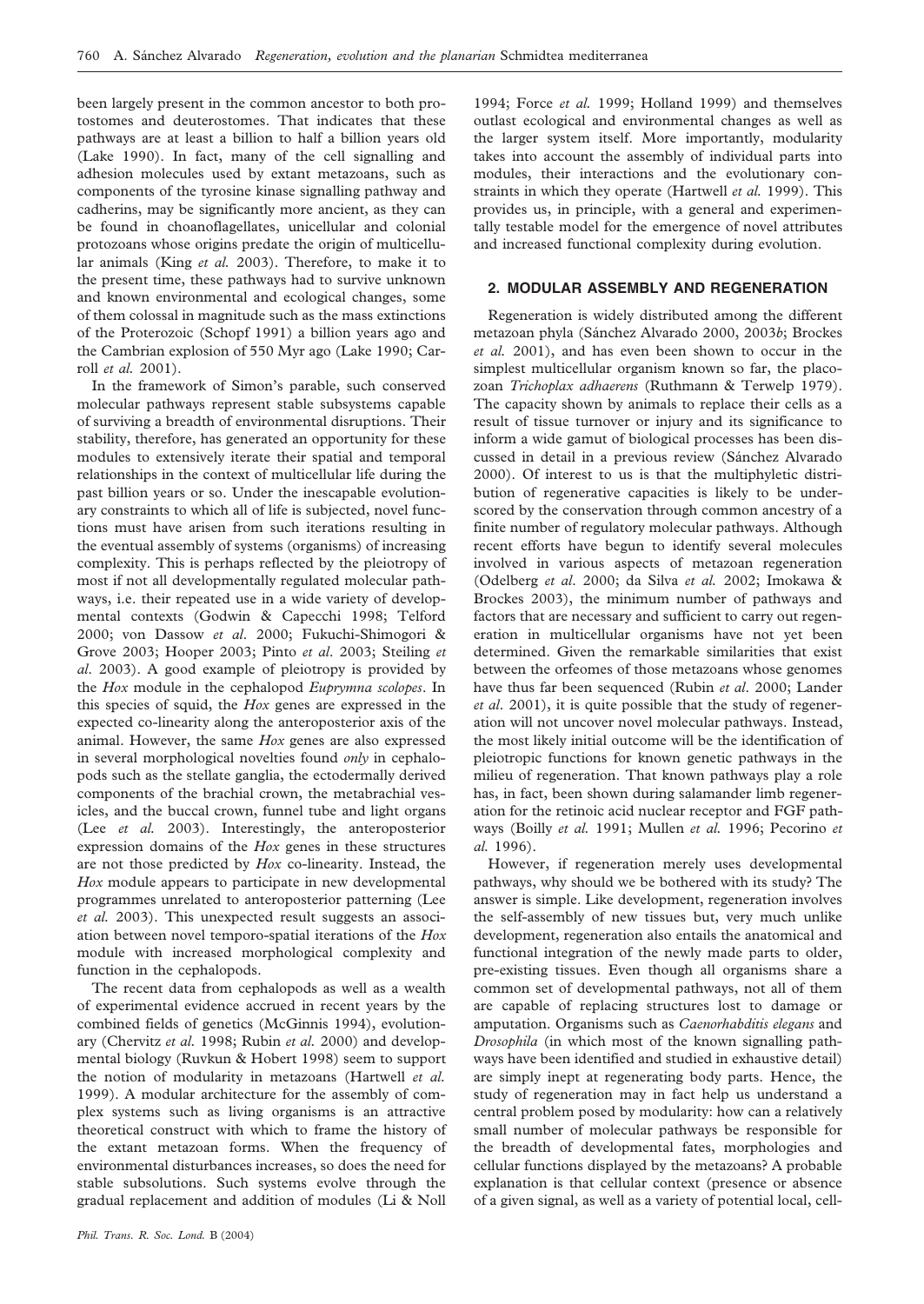and tissue-specific factors) may affect the mechanisms by which these pathways control the transcriptional state of their target genes. For example, in the case of signalling pathways such as Notch, Wnt, Hh and nuclear receptors, the mechanism for repression or activation of target genes is mediated not only by the same DREs in the promoter regions of the target genes, but also by the same transcription factors (Su(H)/CBF1 in the Notch pathway; Lef/Tcf proteins in the Wnt pathway; Ci/Gli in the Hh pathway, and the nuclear receptors themselves) (Neumann & Cohen 1996, 1997; Johnston & Edgar 1998; Barolo & Posakony 2002). Therefore, neither the DREs nor the transcription factors render output specificity to these pathways. Instead, specificity is established by dosage of signal, the strength of the default repression of the target genes, and by the cooperative activation of different transcription factors (Barolo & Posakony 2002). All of these conditions for pathway specificity are independent from the molecular pathways themselves, but thoroughly beholden to the particular environment (developmental, functional, etc.) in which the cell may encounter itself.

Regeneration exposes known and well-studied genetic pathways to contexts not found during embryogenesis, and as such should help us identify novel determinants of pathway specificity. An example of how systematic studies of animals endowed with robust regenerative capacity can inform the problem of modular specificity is provided by the recent identification in freshwater planarians of *nou darake*, a novel but evolutionarily conserved fibroblastreceptor-like molecule capable of modulating the activities of the FGF pathway in both planarians and vertebrates (Cebrià et al. 2002). Additionally, pathway specificity is known to be regulated by molecules other than proteins such as, for instance microRNAs. These small (21 or 22 nucleotide-long) RNAs have been shown to control the timing of specific cell fate switches during development (Lee *et al.* 1993; Reinhart *et al*. 2000), stem cell maintenance (Schauer *et al.* 2002), and even affect the downstream events of the Notch pathway in *Drosophila* (Brennecke *et al.* 2003). Consequently, many uncharacterized modulators may exist in metazoans whose molecular nature may be both predicted and unpredicted. Their identification and characterization will largely depend on the availability of varied and experimentally accessible biological contexts.

## **3. REGENERATION AND THE FRESHWATER PLANARIAN** *SCHMIDTEA MEDITERRANEA*

One way to solve a complex problem is to reduce it to a simpler problem that has been previously solved. Reducing the complexities of regeneration to the study of a simple system in which the puzzle of pathway specificity was solved early on in evolution could significantly accelerate the identification of such pathways and their regulators. Two basic criteria for selecting such a model system should be met. First, the selected animal should be one of the simplest metazoans in which the trait of interest (regeneration) is patently manifested; and second, the selected animal should be relatively easy to manipulate experimentally. Planarians fulfill these criteria, as they are one of the simplest bilaterians known to display robust regenerative capacities, and are amenable to molecular

manipulations (Sánchez Alvarado et al. 2002; Newmark *et al.* 2003). The suitability of freshwater planarians, in particular *Schmidtea mediterranea*, to address the question of regeneration has been the focus of several recent reviews (Newmark & Sánchez Alvarado 2002; Sánchez Alvarado 2003*a*) and will not be discussed here. Suffice it to say, that it is now possible to use molecular tools in *S. mediterranea* to study its phenomenology (Robb & Sánchez Alvarado 2002; Oviedo et al. 2003), the function of its genes (Sánchez Alvarado & Newmark 1999; Newmark *et al.* 2003), and to functionally compare its developmental and regeneration processes against each other (Sánchez Alvarado 2003*a*). Moreover, the sequencing of the *S. mediterranea* genome should be completed in about a year (Sánchez Alvarado et al. 2003), opening the door to comparative genomics and bioinformatic approaches (systems analyses) aimed at informing the biology of regeneration in this metazoan.

The relative simplicity of *S. mediterranea*, combined with the molecular and genomic tools available and under development should make the problem of regeneration much more amenable to reductionistic and systems analysis approaches. Reductionistic studies will help identify the minimal components or stable subassemblies that drive regeneration in the bilaterians, whereas systems analysis will aid in the elucidation of the collective properties arising from the individual components and their interactions. In addition, the remarkable biological attributes of *S. mediterranea* (Newmark & Sánchez Alvarado 2002) provide novel contexts in which to study molecular pathways and define mechanisms for their specificity. For instance, a key component of planarian biology are the perpetuation, maintenance and regulation of a population of somatic stem cells known as neoblasts. Their division progeny are responsible for replacing cells lost to continuous tissue turnover and for the regeneration of body parts lost to injury and/or amputation (Newmark & Sánchez Alvarado 2000). This planarian attribute is a stable solution to the dauntingly complex task of interpreting local and global signals so as to maintain the form and functions of the organism. Rather than becoming malnourished, a starved planarian simply shrinks in size, a reversible phenomenon known in the literature as degrowth (Newmark & Sánchez Alvarado 2002). Such degrowth occurs by the loss of cells rather than by a reduction of cell size (Oviedo *et al.* 2003). Remarkably, the degrowing planarian never loses its form or functions and are, in fact, indistinguishable anatomically or behaviourally from their well-fed cohorts.

How can a population of cells embedded in a noisy environment detect, parse, amplify and transform the signals for growth, degrowth and regeneration into a coordinated response? This can only be accomplished through the operation and integration of multiple regulatory mechanisms (Hartwell *et al.* 1999). To distinguish signal from background, amplification strategies must exist along with means for coincidence detection, especially when the system is exposed to multiple stimuli (metabolic state and injury, for example). In addition, simultaneous activation of multiple pathways requires adaptation and insulation mechanisms as the various stimuli may differ from each other by orders of magnitude (prolonged starvation versus a small injury, for instance), and the unequal activities of the involved pathways may have undesired effects on each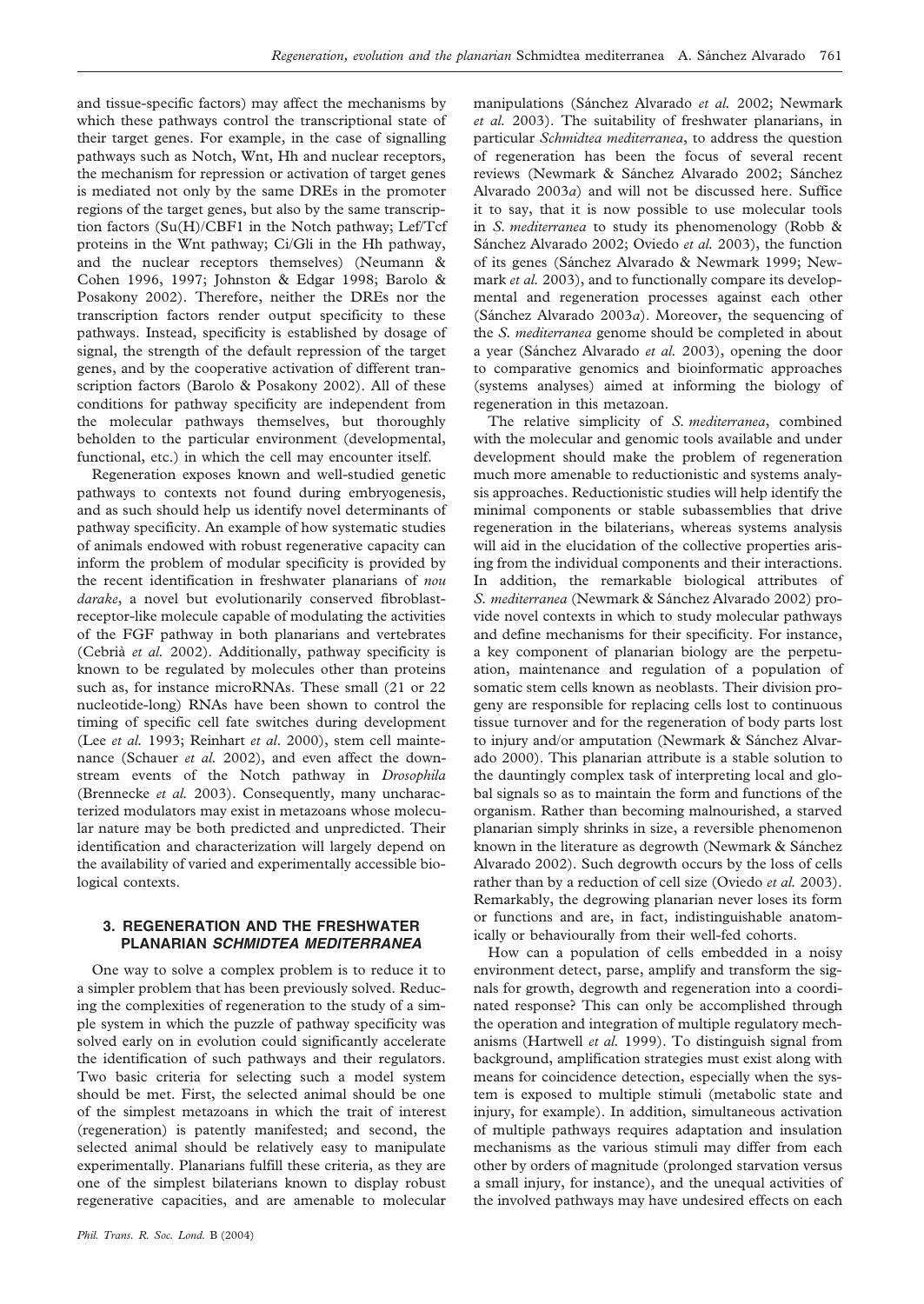other. The molecular nature of these various mechanisms in planarians is unknown. However, studying the population dynamics of neoblasts as these cells are exposed to a multiplicity of factors should help us uncover a wide variety of molecular pathways and the modulators governing their collective interactions. But more importantly, the experimental accessibility of neoblasts and their totipotentiality may provide us with a platform from which to glean and perhaps study some of the general organizing principles guiding modular assembly in multicellular organisms.

## **4. CONCLUSION**

In the past few years, experimental evidence has been accumulating from a variety of organisms suggesting that a finite number of widely conserved genetic pathways are responsible for the determination and patterning of the vast majority of metazoan body plans (Carroll *et al.* 2001). The extensive phylogenetic distribution of these pathways or molecular modules argues for their ancient evolutionary origins and implies that they are simultaneously stable and evolvable. The multi-component interdependence of biological functions, however, makes uncovering the general principles guiding biological organization a daunting task. Hence, the dynamics of how these molecular subassemblies came together from their individual parts is not entirely clear. At the evolutionary level such organizing principles must be involved in the regulation of the processes guiding the appearance of novel attributes in the Metazoa; whereas at the organismal level, these principles are manifested in the formation of a multicellular organism from a single cell (development), and in the maintenance of the body plan after birth (tissue homeostasis and regeneration).

Consequently, even if a list of pathways involved in regenerative capacities were to become available today, those of us working on regeneration will be confronting the same problem currently being faced by many other developmental biologists. The problem, in a nutshell, is that the identification of a finite, widely distributed number of developmental pathways, along with the cataloguing and functional characterization of their pleiotropic activities, does not explain how a limited number of subassemblies can yield the fantastic array of multicellular diversity and biological functions found in the extant metazoans. This is partly due to the fact that biological function arises from the interaction of multiple mechanisms, and thus cannot be easily reduced to, nor fully explained by its individual components. Therefore, to truly understand biological function it becomes necessary to explain how the interactions of many different and independent components can establish meaningful relationships to produce the precise and reproducible biological activities required for the survival and perpetuation of living things. Although crucial, knowledge of the signalling and genetic pathways activated during any given biological activity is, unfortunately, insufficient to explain the biological activity itself.

Nevertheless, by studying the function of genetic pathways and their relationships in a variety of contexts, it should be possible to begin to identify the molecular strategies by which their pleiotropic behaviour is channelled to produce different and specific activities. Regenerating organisms such as the planarian *S. mediterranea* provide both unexplored contexts to study widely conserved pathways, and the experimental means by which to perturb and study these molecular modules. Whether or not the study of planarians will uncover novel genetic pathways is an open question. What is clear, however, is that a diverse number of local activators, repressors and/or enhancers, and mechanisms adapting the known, widely conserved genetic pathways to specific biological functions should be uncovered. It is in these local effectors that evolutionary constrains may have had its strongest influence in yielding the uneven distribution of regenerative events in the Metazoa (Sánchez Alvarado 2000; Brockes et al. 2001). As such, the potential exists for the study of *S. mediterranea* to expose unsuspected properties for developmentally regulated pathways and their individual components, as well as to reveal the nature of some of the determinants responsible for the functional specificity of their output. By providing a more complete picture of the molecular activities governing biological function, the study of regeneration is bound to bring us closer to understanding the general principles guiding the organization and order of living organisms.

I thank Tatjana Piotrowski and Peter W. Reddien for discussions and comments on the present manuscript. This work is supported by grant RO-1 GM57260 from the National Institutes of Health National Institute of General Medical Sciences.

### **REFERENCES**

- Barolo, S. & Posakony, J. W. 2002 Three habits of highly effective signaling pathways: principles of transcriptional control by developmental cell signaling. *Genes Dev.* **16**, 1167–1181.
- Boilly, B., Cavanaugh, K. P., Thomas, D., Hondermarck, H., Bryant, S. V. & Bradshaw, R. A. 1991 Acidic fibroblast growth factor is present in regenerating limb blastemas of axolotls and binds specifically to blastema tissues. *Dev. Biol.* **145**, 302–310.
- Brennecke, J., Hipfner, D. R., Stark, A., Russell, R. B. & Cohen, S. M. 2003 *Bantam* encodes a developmentally regulated microRNA that controls cell proliferation and regulates the proapoptotic gene *hid* in *Drosophila*. *Cell* **113**, 25–36.
- Brockes, J. P., Kumar, A. & Velloso, C. P. 2001 Regeneration as an evolutionary variable. *J. Anat.* **199**, 3–11.
- Carroll, S. B., Grenier, J. K. & Weatherbee, S. D. 2001 *From DNA to diversity: molecular genetics and the evolution of animal design*. Malden, MA: Blackwell Science.
- Cebria`, F. (and 10 others) 2002 FGFR-related gene *nou darake* restricts brain tissues to the head region of planarians. *Nature* **419**, 620–624.
- Chervitz, S. A. (and 12 others) 1998 Comparison of the complete protein sets of worm and yeast: orthology and divergence. *Science* **282**, 2022–2028.
- da Silva, S. M., Gates, P. B. & Brockes, J. P. 2002 The newt ortholog of CD59 is implicated in proximodistal identity during amphibian limb regeneration. *Dev. Cell* **3**, 547–555.
- Force, A., Lynch, M., Pickett, F. B., Amores, A., Yan, Y. L. & Postlethwait, J. 1999 Preservation of duplicate genes by complementary, degenerative mutations. *Genetics* **151**, 1531–1545.
- Fukuchi-Shimogori, T. & Grove, E. 2003 Emx2 patterns the neocortex by regulating FGF positional signaling. *Nature Neurosci.* **6**, 825–831.
- Gerhart, J. 1999 1998 Warkany lecture: signaling pathways in development. *Teratology* **60**, 226–239.